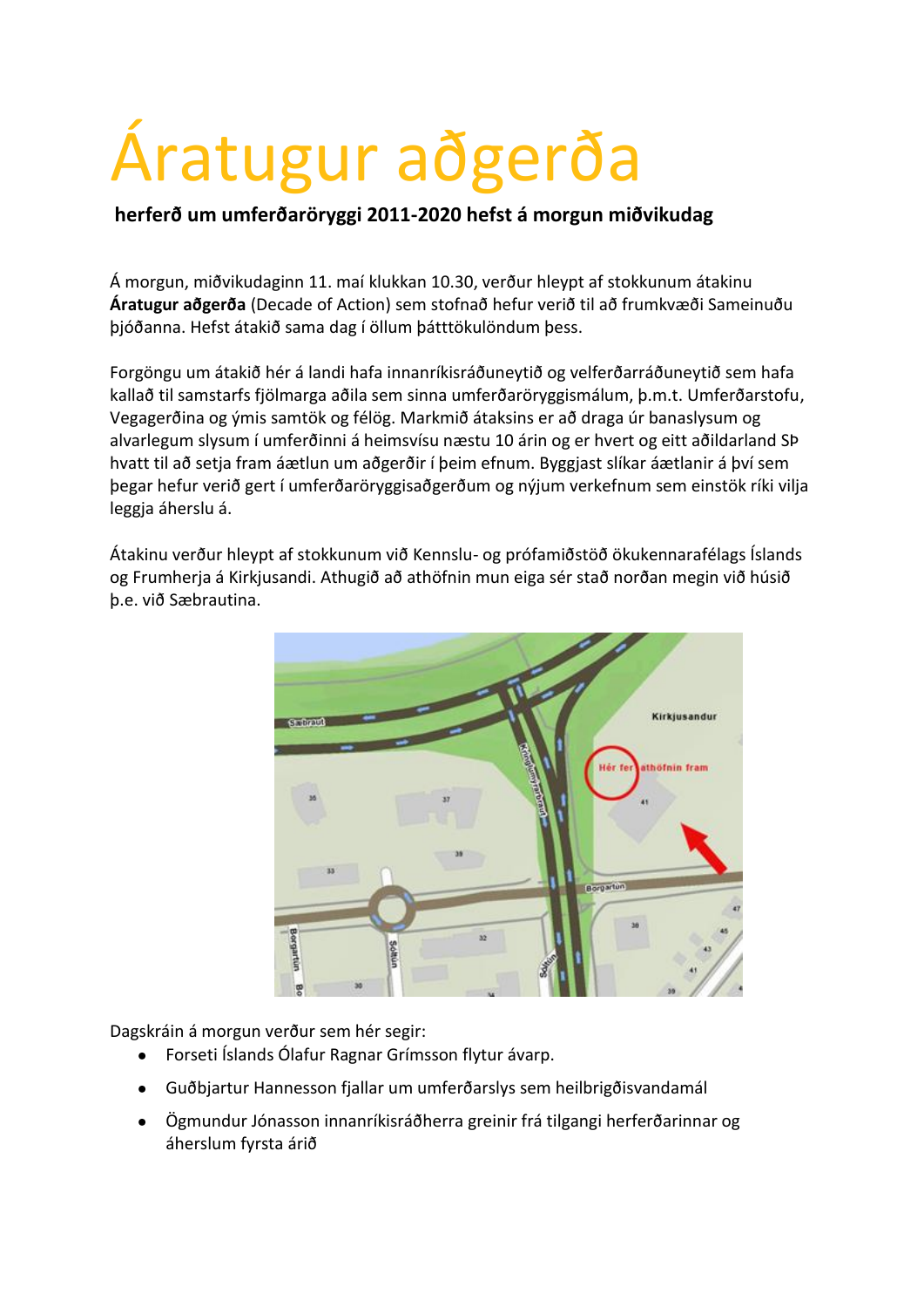Í lok athafnar mun nemendahópur úr Laugarnesskóla sleppa í loftið 201 blöðru sem táknræna minningu um þá sem létust í umferðarslysum árin 2001 til 2010.

Talið er að allt að 30 milljarðar fari í súginn hér á landi vegna umferðaróhappa og slysa á hverju ári. Átakinu "Decade of Action" er ætlað að sporna gegn þessu. Stjórnvöldum um allan heim er ætlað að nota þennan áratug til að efla umferðaröryggi til muna. Styrkja þær stoðir samfélagsins sem þarf til að fækka umferðarslysum umtalsvert en það getur kallað á breytt hugarfar, breyttar forsendur í t.d. vegamálum, breyttar áherslur og forgangsröð. Ef ekkert verður að gert munu líklega 1,9 milljónir manna deyja á árinu 2020 í umferðinni.

Umferðaröryggi er ekki nýtt verkefni á Íslandi. Í áraraðir hafa samgönguyfirvöld, lögreglan sveitarfélög, aðrir opinberir aðilar, félagasamtök og einstaklingar unnið að auknu umferðaröryggi með fjárframlögum, aðgerðum, fræðslu og eftirliti. Með aðgerðinni ,,Áratugur aðgerða" eru allir þessir aðilar kallaðir til nýrrar ábyrgðar og nýrrar hvatningar á þessu sviði. Lögð verður áhersla á að umferðaröryggi sé sett á oddinn á öllum sviðum í samgöngumálum.

Undirbúningshópur fulltrúa frá innanríkisráðuneyti, velferðarráðuneyti, rannsóknarnefnd umferðarslysa, Landssambandi lögreglumanna, landlæknisembætti, Umferðarstofu, Vegagerðinni, Félagi ísl. bifreiðaeigenda, Landssamtökum hjólreiðamanna, Bifhjólasamtökunum, Samtökum fjármálafyrirtækja hefur undirbúið herferðina og mögulegt er að fleiri verði fengnir að málinu eftir því sem verkefninu vindur fram.

Nánari upplýsingar um verkefnið gefa:

**Einar Magnús Magnússon** upplýsingafulltrúi Umferðarstofu símar: 580-2022 / 659-5060 **Jóhannes Tómasson** upplýsingafulltrúi innanríkisráðuneytis símar: 545 8214 / 896 7416